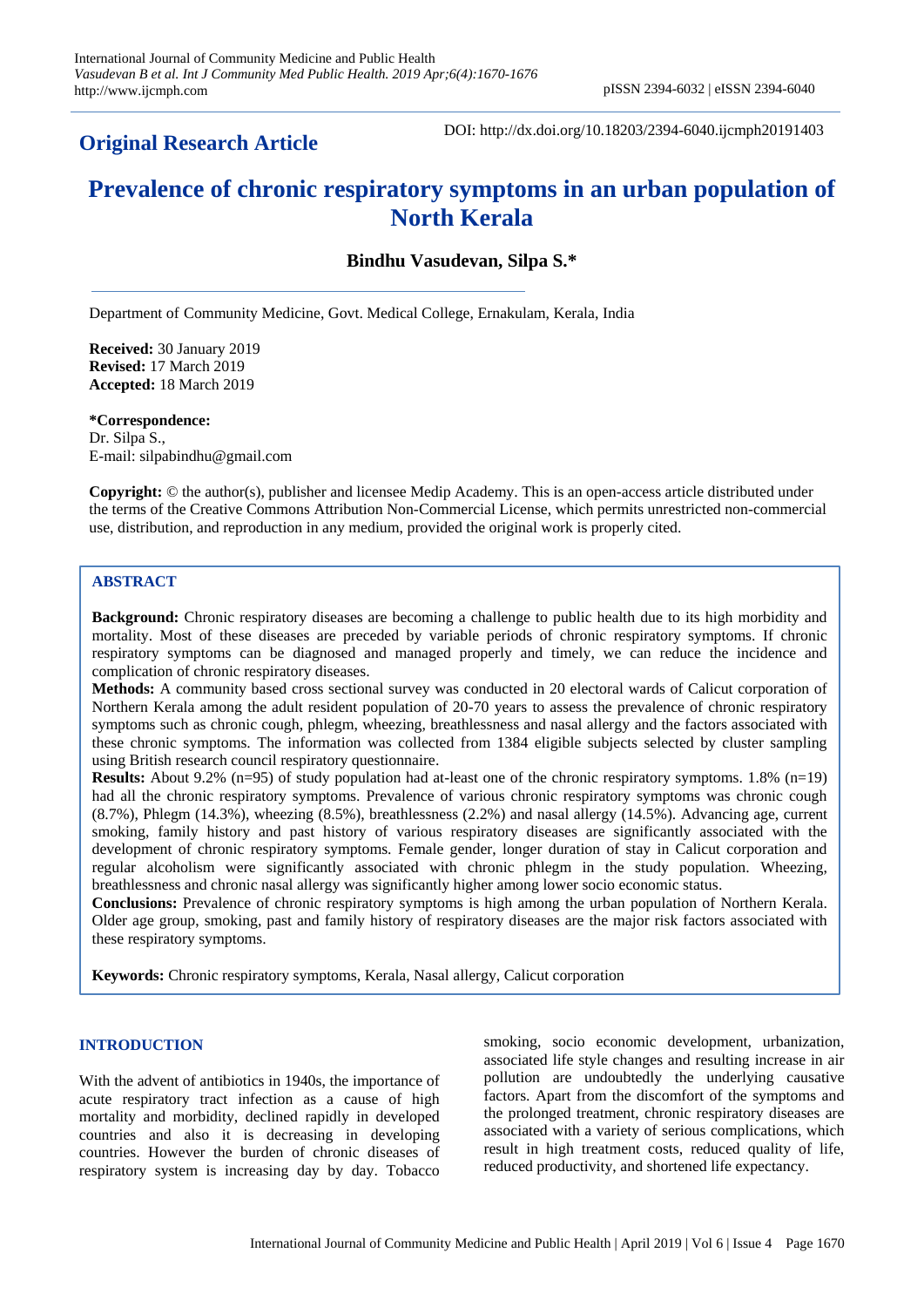According to the report 'Respiratory disease in the world: realities of today-opportunities for tomorrow' five conditions that primarily contribute to the global burden of respiratory disease are asthma, chronic obstructive pulmonary disease, acute respiratory infections, tuberculosis, and lung cancer.<sup>1</sup> According to this report chronic obstructive pulmonary diseases (COPD) affect more than 200 million people and is the fourth leading cause of death in the world. COPD is the only major disease that is increasing in prevalence worldwide and on all continents. Asthma affects about 235 million people worldwide. According to WHO estimates, 65 million people have moderate to severe COPD. More than 3 million people died of COPD in 2005, which corresponds to 5% of all deaths globally.<sup>2</sup>

In India, chronic respiratory diseases account for 7% of deaths and 3% loss of disability adjusted life years (DALYs).<sup>3</sup> According to a multi-centric study conducted by Jindal, the national burden of asthma and chronic bronchitis was estimated at respectively 17.23 and 14.84 million. $4$  In the future nearly all population growth worldwide will take place in urban areas of developing countries. With the inadequate public health infrastructure and rising poverty levels in urban areas, chronic respiratory diseases are going to be one of the major threats in future.

Most of the epidemiological studies measured the prevalence of respiratory diseases either by measuring the proportion of population having chronic respiratory symptoms such as chronic cough, phlegm, breathlessness and wheezing or by measuring the proportion of population having air flow limitation.<sup>5</sup> People may have respiratory symptoms such as chronic cough and phlegm before developing airflow limitation. Many of the prevalence data regarding chronic respiratory diseases are under reported due to this fact. According to a survey conducted by WHO in 76 primary health centers of nine countries, respiratory symptoms are among the major causes of consultation at primary health care centers.<sup>6</sup>

There is a dearth of basic data pertaining to the prevalence of chronic respiratory diseases in Kerala and so it is difficult to ascertain the increase or decrease in prevalence of such diseases over a period of time. Most of the studies conducted were confined to various occupational groups. Thus the present study was conducted in Calicut city, which is one of the major centres for trade and commerce in Kerala to assess the prevalence of chronic respiratory symptoms among the resident population of 20-70 years age group in Calicut corporation.

Objectives were to estimate the prevalence of Chronic respiratory symptoms such as chronic cough, chronic phlegm, breathlessness, wheezing and nasal allergy among the resident population of 20-70 years age group in Calicut corporation and to find out the factors associated with these chronic respiratory symptoms among the study population.

#### **METHODS**

*Study design:* Descriptive cross-sectional

*Study setting:* Calicut Corporation located in the west coast of Kerala.

*Study period:* January 2004–December 2004

#### *Study population*

All residents in the age group of 20-70 years who were residing in Calicut corporation. People who are staying in the corporation for more than 6 months were considered as residents and included in the study. Those who could not trace after 3visits and those were not willing to participate in the study were excluded from the study.

#### *Sampling technique*

Cluster sampling was used. Electoral wards were selected as clusters. Calicut Corporation had 51 electoral wards. 20 electoral wards were selected based on probability proportionate to size (PPS).

#### *Sample size*

A study conducted by Kerala Sasthra sahithya parishad, reported the prevalence of chronic respiratory disease in Kerala as  $14.3\%$ .<sup>7</sup> Based on this data and using the formula  $3.84 \times pxq \times D/d^2$  the sample size for the present study was fixed to be 1150. Here, D-the design effect was kept as 2 and d=relative precision; 20% of the p. It was decided to collect data from all the eligible people from 20 houses in each selected cluster.

#### *Selection of house hold*

A central point in each cluster was selected and a direction from this central point was selected randomly. The first house in the selected direction was also selected randomly. The next house selected was the one with the door adjacent to the previously selected house and so on till 20<sup>th</sup> house was reached.

#### *Study procedure*

After the selection of the houses, a preliminary visit was carried out whereby all the required census of the individuals in the family was collected and eligible members were identified. They were informed about the proposed study. The data for the study was collected during the second visit to the households using a modified version of British research council respiratory questionnaire. The information collected were the basic socio demographic data of the study subjects, information regarding chronic respiratory symptoms, past and family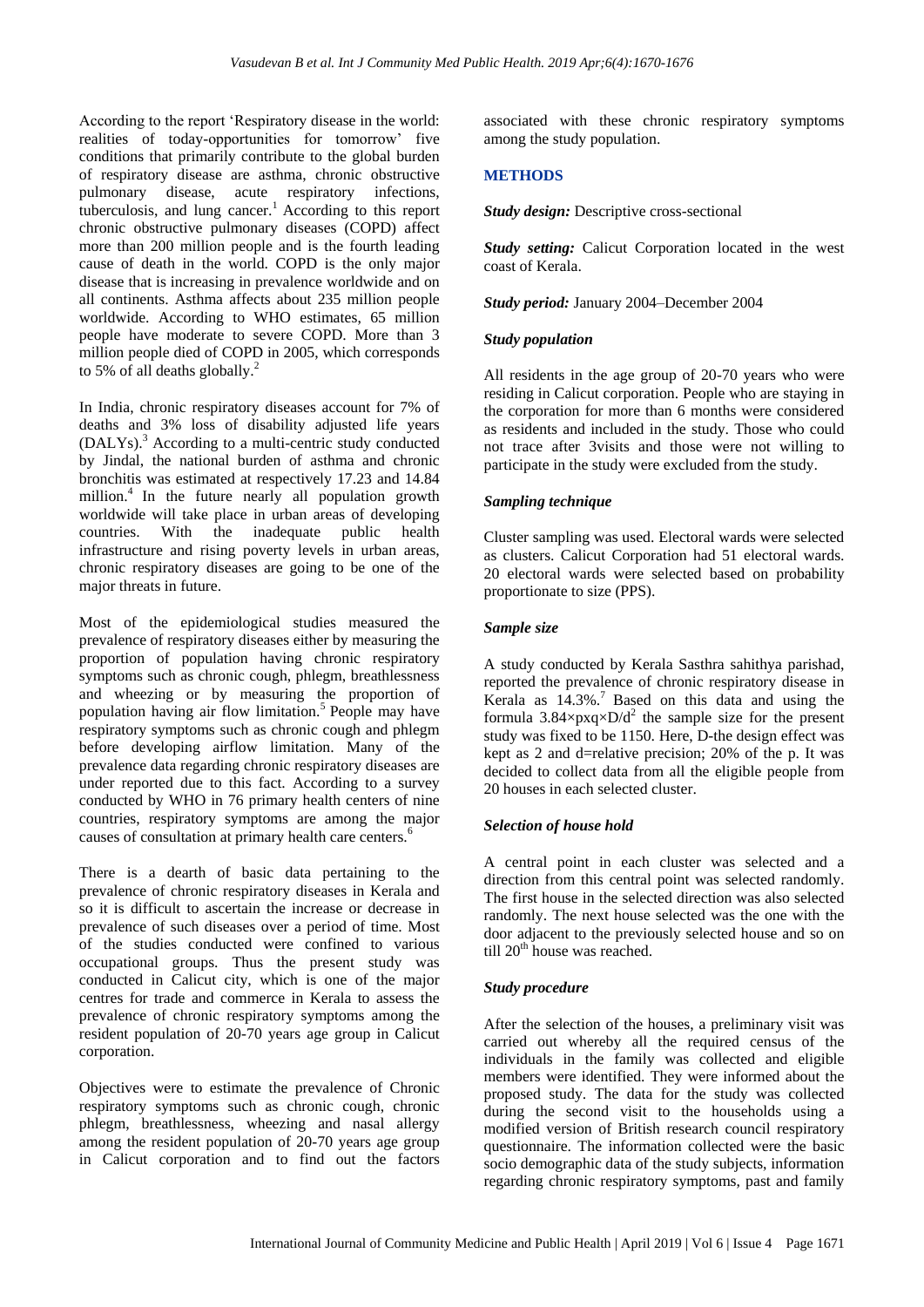history of respiratory diseases, smoking habits, alcohol consumption, type of fuel used in the family etc.

#### *Case definition*

*Chronic cough/phlegm:* The cough/phlegm will be counted if they have these symptoms with first smoke or on first going outdoors (excluded phlegm from nose).

*Breathlessness:* Shortness of breath.

*Nasal allergy:* Sneezing and congestion of the nose on most of the days with or without redness and itching of the eyes.

*Wheezing:* Whistling sound in the chest with breathing difficulty.

The term chronic was used when the subject had symptoms on most of the days for as much as three months in each year.

#### **RESULTS**

By taking census in the selected sample population, there were 1384 eligible subjects. 17 people were residing in the area for less than 6 months, 11 persons were not willing to participate in the study and 323 subjects could not be contacted even after 3 attempts. They were excluded from the study. So the final sample size was 1033 with a coverage rate of 74.63%.

Mean age of the study population was  $40.61 \pm 13.93$ . 555 (53.7%) belonged to below 40 years. 110 (10.7%) were above 60 years. 552 (53.4%) of study population were females. 42.5% of study population were residing in the corporation for more than 20 years. Mean duration of stay in the corporation was 20.74 years±17. 60.9% were belonged to middle socioeconomic status, 15.2% belonged to high socioeconomic groups and the rest were belonged to low socioeconomic status.

Table 1 shows the prevalence of chronic respiratory symptoms such as chronic cough, chronic phlegm, breathlessness, wheezing and nasal allergy. 9.2% (n=95) of study population had at-least one of the respiratory symptoms. 74.8% (n=773) had none of the chronic respiratory symptoms. 1.8% (n=19) had all the chronic respiratory symptoms. 7.7% (n=75) had both chronic cough and phlegm.

Among the symptoms chronic phlegm and nasal allergy were the most common symptoms. Breathlessness was the least prevalent symptom.

|  |  | Table 1: Prevalence of chronic respiratory symptoms in the study population. |  |  |  |  |  |  |
|--|--|------------------------------------------------------------------------------|--|--|--|--|--|--|
|  |  |                                                                              |  |  |  |  |  |  |

| Symptom           | <b>Chronic cough Chronic phlegm Breathlessness</b> |     | <b>Wheezing</b> | <b>Chronic nasal allergy</b> |
|-------------------|----------------------------------------------------|-----|-----------------|------------------------------|
| <b>Number</b>     | Q <sub>1</sub>                                     | 148 |                 |                              |
| <b>Percentage</b> |                                                    |     |                 | 14                           |

**Table 2: Association of chronic cough and selected socio-demographic variables in the study population (N=1033).**

| <b>Variable</b>                  |                          |            | Cough          | Chi square value | P value  |  |
|----------------------------------|--------------------------|------------|----------------|------------------|----------|--|
|                                  | 20-40 ( $n=555$ )        | Yes        | 37(6.7)        |                  |          |  |
| Age group (in years)             | 41-60 $(n=368)$          | Yes        | 32(8.7)        | 24.59            | $0.001*$ |  |
|                                  | $>60$ (n=110)            | Yes        | 23(20.9)       |                  |          |  |
| Gender                           | Male $(n=481)$           | Yes        | 56 (11.6)      | 9.2              | 0.32     |  |
|                                  | Female $(n=552)$         | Yes        | 36(6.5)        |                  |          |  |
|                                  | Low $(n=247)$            | <b>Yes</b> | 27(10.9)       |                  |          |  |
| Socio economic status            | Middle $(n=630)$         | Yes        | 8.6<br>16(2.5) |                  | 0.48     |  |
|                                  | High $(n=156)$           | yes        | 18(11.5)       |                  |          |  |
| Duration of stay (in years)      | $<$ 20 (n=592)           | Yes        | 51(8.6)        | 0.966            | 0.61     |  |
|                                  | $>20$ (n=441)            | yes        | 41 $(9.3)$     |                  |          |  |
|                                  | Non-smoker $(n=277)$     | Yes        | 17(6.13)       |                  | $0.001*$ |  |
| Smoking $(n=481)$                | Ex-smoker $(n=60)$       | Yes        | 9(15)          | 46.4             |          |  |
|                                  | Current smoker $(n=144)$ | yes        | 30(20.83)      |                  |          |  |
|                                  | Non-alcoholic $(n=274)$  | Yes        | 27(9.8)        |                  | 0.35     |  |
| Alcohol use $*(n=481)$           | Irregular use $(n=194)$  | Yes        | 26(13.4)       | 0.75             |          |  |
|                                  | Regular use $(n=13)$     | yes        | 2(15.4)        |                  |          |  |
| Past h/o respiratory disease     | Present $(n=67)$         | yes        | 13(19.4)       | 34.9             | $0.001*$ |  |
|                                  | Absent $(n=966)$         | yes        | 78 (8.1)       |                  |          |  |
| Family h/o respiratory disease   | Present $(n=94)$         | yes        | 11(11.6)       | 0.65             | 0.31     |  |
|                                  | Absent $(n=939)$         | yes        | 80(8.5)        |                  |          |  |
| Type of predominant fuel used in | Gas $(n=926)$            | Yes        | 80(8.6)        | 0.97             | 0.57     |  |
| the household                    | Wood $(n=107)$           | yes        | 11(10.3)       |                  |          |  |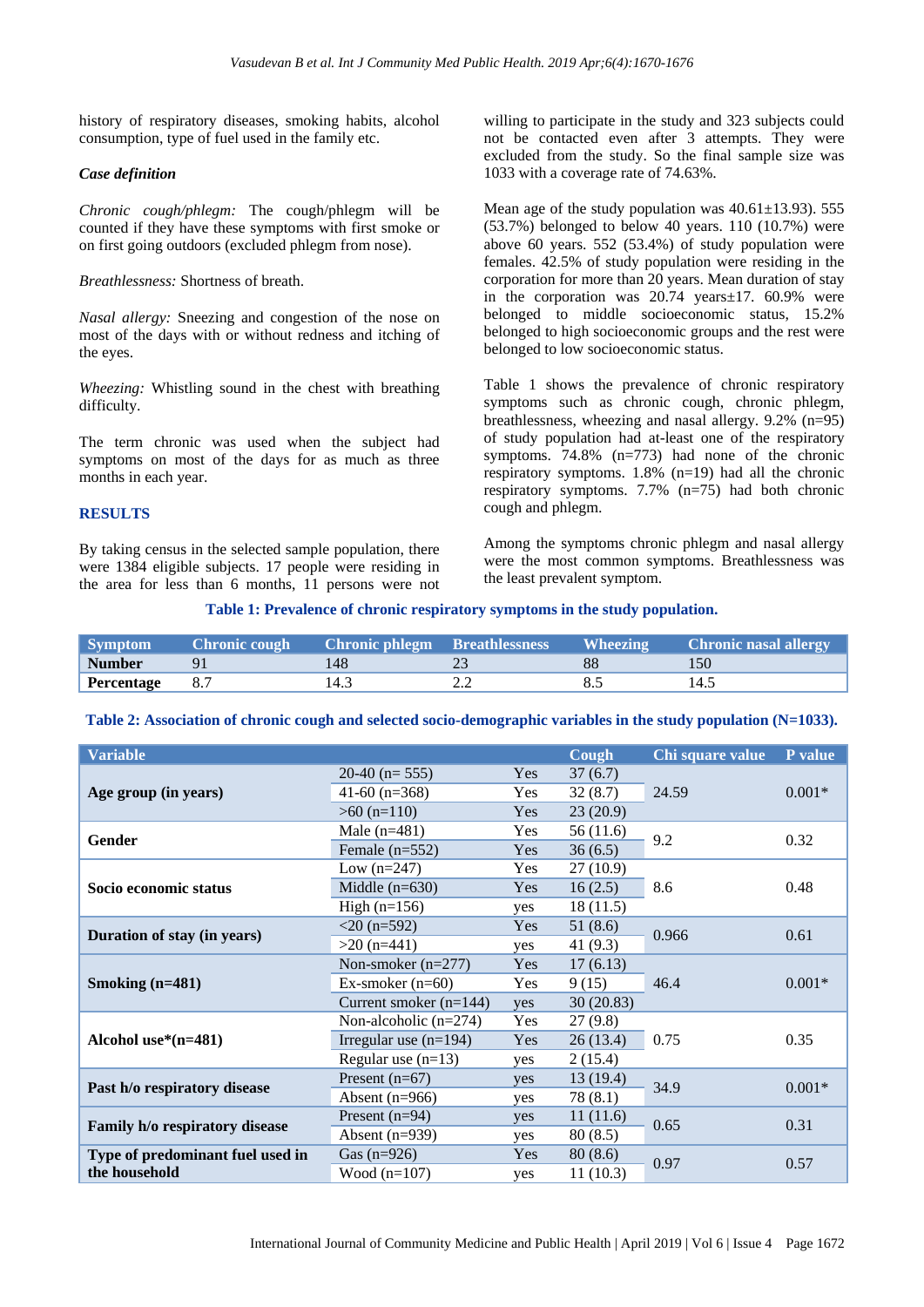| <b>Variable</b>                 |                          | <b>Phlegm</b> |            | Chi square value P value |          |  |
|---------------------------------|--------------------------|---------------|------------|--------------------------|----------|--|
|                                 | $20-40$ (n=555)          | Yes           | 66 (11.9)  |                          | $0.001*$ |  |
| Age group (years)               | 41-60 $(n=368)$          | Yes           | 51 (13.9)  | 19.94                    |          |  |
|                                 | $>60$ (n=110)            | Yes           | 31(28.2)   |                          |          |  |
| Gender                          | Male $(n=481)$           | Yes           | 83 (17.3)  | 5.29                     | $0.02*$  |  |
|                                 | Female $(n=552)$         | Yes           | 64(11.6)   |                          |          |  |
|                                 | Low $(n=247)$            | Yes           | 44 (17.8)  |                          |          |  |
| Socio economic status           | Middle $(n=630)$         | Yes           | 76(12.1)   | 0.87                     | 0.45     |  |
|                                 | High $(n=156)$           | yes           | 28 (17.9)  |                          |          |  |
|                                 | $<$ 20 (n=592)           | Yes           | 72(12.2)   | 12.99                    | $0.01*$  |  |
| <b>Duration of stay (years)</b> | $>20$ (n=441)            | yes           | 76 (17.2)  |                          |          |  |
|                                 | Non-smoker $(n=277)$     | Yes           | 34(12.2)   |                          | $0.001*$ |  |
| Smoking* $(N=481)$              | Ex-smoker $(n=60)$       | Yes           | 12(20)     | 30.88                    |          |  |
|                                 | Current smoker $(n=144)$ | yes           | 38 (26.4)  |                          |          |  |
|                                 | Non-alcoholic $(n=274)$  | Yes           | 41 (14.9)  |                          | $0.005*$ |  |
| Alcohol use $*(N=481)$          | Irregular use $(n=194)$  | Yes           | 40(20.6)   | 10.72                    |          |  |
|                                 | Regular use $(n=13)$     | yes           | 2(15.4)    |                          |          |  |
| Past h/o respiratory disease    | Present $(n=67)$         | yes           | 16(23.9)   | 8.28                     | $0.04*$  |  |
|                                 | Absent $(n=966)$         | yes           | 132 (13.7) |                          |          |  |
| Family h/o respiratory disease  | Present $(n=94)$         | yes           | 17(17.9)   | 2.16                     | 0.54     |  |
|                                 | Absent $(n=939)$         | yes           | 131 (13.9) |                          |          |  |
| Type of predominant fuel used   | Gas $(n=926)$            | Yes           | 131 (14.1) | 0.83                     | 0.62     |  |
| in the household                | Wood $(n=107)$           | yes           | 17(15.9)   |                          |          |  |

## **Table 3: Association of chronic phlegm and selected socio-demographic variables in the study population (N=1033).**

## **Table 4: Association of chronic breathlessness, wheezing, nasal allergy and selected socio-demographic variables in the study population (N=1033).**

| <b>Variable</b>                 |                          |          | <b>Breathlessness</b> | <b>Wheezing</b> |          |          | <b>Nasal allergy</b> |
|---------------------------------|--------------------------|----------|-----------------------|-----------------|----------|----------|----------------------|
|                                 | $20-40$ (n= 555)         | Yes      | 4(0.7)                | <b>Yes</b>      | 28(5)    | Yes      | 77 (13.9)            |
|                                 | 41-60 $(n=368)$          | Yes      | 10(2.7)               | Yes             | 39(10.6) | Yes      | 63(17.1)             |
| Age group (years)               | $>60$ (n=110)            | Yes      | 9(8.2)                | yes             | 21(19.1) | yes      | 10(9.1)              |
|                                 | P value                  | $0.001*$ |                       | $0.001*$        |          | 0.09     |                      |
|                                 | Male $(n=481)$           | Yes      | 7(1.5)                | Yes             | 33(6.9)  | Yes      | 69 (14.4)            |
| <b>Gender</b>                   | Female $(n=552)$         | Yes      | 16(2.9)               | yes             | 50(9.1)  | yes      | 80 (14.5)            |
|                                 | P value                  | 0.63     |                       | 0.18            |          | 0.97     |                      |
|                                 | Low $(n=247)$            | Yes      | 10(4.04)              | Yes             | 33(13.4) | Yes      | 35(14.2)             |
| Socio economic status           | Middle $(n=630)$         | Yes      | 5(0.8)                | Yes             | 41(6.5)  | Yes      | 99 (15.7)            |
|                                 | High $(n=156)$           | yes      | $\Omega$              | yes             | 14(9)    | yes      | 16(10.3)             |
|                                 | P value                  | $0.02*$  |                       | $0.005*$        |          | $0.003*$ |                      |
|                                 | $<$ 20 (n=592)           | Yes      | 13(2.2)               | Yes             | 53 $(9)$ | Yes      | 81 (13.7)            |
| <b>Duration of stay (years)</b> | $>20$ (n=441)            | yes      | 10(2.3)               | yes             | 35(8)    | yes      | 69(15.6)             |
|                                 | P value                  | 0.95     |                       | 0.95            |          | 0.37     |                      |
|                                 | Non-smoker $(n=277)$     | Yes      | 2(0.7)                | Yes             | 17(6.1)  | Yes      | 36(12.9)             |
| Smoking*                        | Ex-smoker $(n=60)$       | Yes      | 2(3.3)                | Yes             | 8(13.3)  | Yes      | 12(20)               |
| $(N=481)$                       | Current smoker $(n=144)$ | yes      | 3(2.98)               | yes             | 12(8.3)  | yes      | 23 (15.97)           |
|                                 | P value                  | 0.97     |                       | 0.63            |          | 0.47     |                      |
|                                 | Non-alcoholic $(n=274)$  | Yes      | 4(1.5)                | Yes             | 19(6.9)  | Yes      | 42(15.3)             |
| Alcohol use $*(N=481)$          | Irregular use $(n=194)$  | Yes      | 3(1.6)                | Yes             | 16(8.2)  | Yes      | 26(13.4)             |
|                                 | Regular use $(n=13)$     | yes      | $\Omega$              | yes             | 1(7.7)   | yes      | 2(15.4)              |
|                                 | P value                  | 0.89     |                       | 0.8             |          | 0.92     |                      |
|                                 | Present $(n=67)$         | yes      | 6(9)                  | Yes             | 28(41.8) | Yes      | 23(34.3)             |
| Past h/o respiratory<br>disease | Absent $(n=966)$         | yes      | 17(1.8)               | Yes             | 60(0.1)  | Yes      | 127(13.1)            |
|                                 | P value                  | $0.001*$ |                       | $0.001*$        |          | $0.001*$ |                      |

## Continued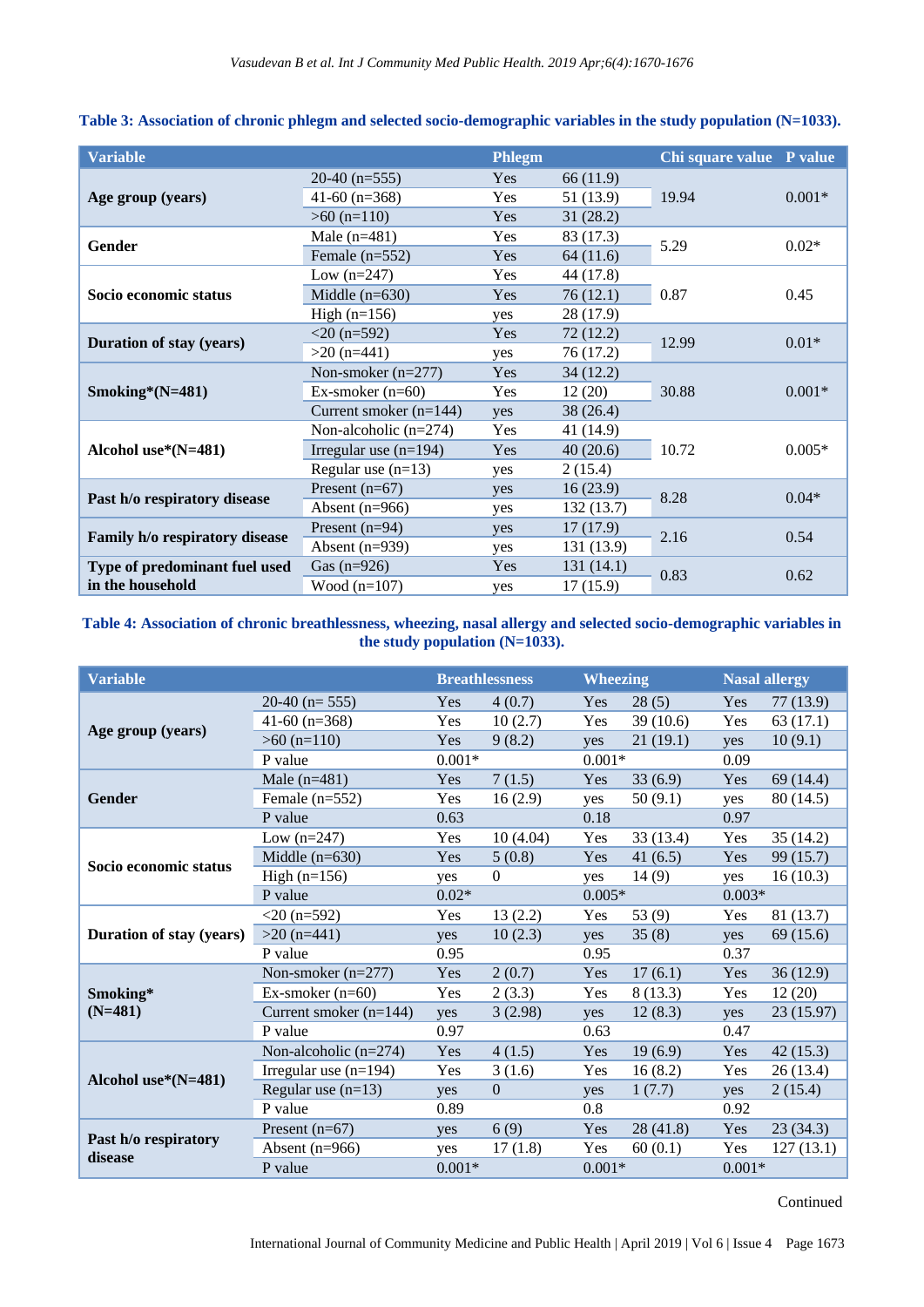| <b>Variable</b>                   |                  |      | <b>Breathlessness</b> | <b>Wheezing</b> |          |          | <b>Nasal allergy</b> |
|-----------------------------------|------------------|------|-----------------------|-----------------|----------|----------|----------------------|
|                                   | Present $(n=94)$ | yes  | 1(1.1)                | Yes             | 16(16.8) | Yes      | 26(27.4)             |
| Family h/o respiratory<br>disease | Absent $(n=939)$ | yes  | 22(2.3)               | Yes             | 72(7.7)  | Yes      | 124 (13.2)           |
|                                   | P value          | 0.42 |                       | $0.009*$        |          | $0.001*$ |                      |
| Type of predominant               | Gas $(n=926)$    | Yes  | 20(2.2)               | Yes             | 79 (8.5) | Yes      | 137 (14.8)           |
| fuel used in the                  | Wood $(n=107)$   | yes  | 3(2.8)                | yes             | 9(8.4)   | yes      | 13 (12.1)            |
| household                         | P value          | 0.66 |                       | 0.96            |          | 0.46     |                      |

Table 2, 3, and 4 shows the association between respiratory symptoms and selected socio demographic variables. All the respiratory symptoms were progressively increased as age increases except the nasal allergy which is maximum among 40-60 years. The association between age and respiratory symptoms was significant in all respiratory symptoms except nasal allergy as proven by chi square test. While chronic cough and phlegm was more among males and in high socioeconomic status, breathlessness and wheezing was more common among females and in low socioeconomic status. The distribution of nasal allergy was almost similar in both sexes, but it was significantly more among low and middle socioeconomic status. The association between gender and chronic respiratory symptoms was significant only in the case of chronic phlegm. The association between wheezing, breathlessness and low socioeconomic status was also statistically significant. Even though all respiratory symptoms except wheezing were more among the population who were staying in Calicut for more than 20 years a statistically significant association was seen only in the case of chronic phlegm.

None of the females admitted that they were using tobacco or alcohol in the present study. So the association between chronic respiratory symptoms and smoking/alcoholism was tested only among 481 males in the study population. There was a statistically significant gradient between smoking status and chronic cough and phlegm. It was highest among current smokers and was least among non-smokers. Other symptoms were higher among ex-smokers compared to current smokers but the associations were not significant. Chronic phlegm was significantly more among alcoholics compared to nonalcoholics. None of the other symptoms were significantly associated with alcoholism.

All respiratory symptoms were significantly higher among those who had previous history of respiratory diseases such as tuberculosis, pneumonia, etc. Wheezing and nasal allergy was significantly higher among those who had family history of wheezing and nasal allergy. Chronic cough and phlegm was more among the people who had family history of respiratory diseases such as wheezing, COPD, tuberculosis etc., but the associations was not statistically significant. Even though chronic cough, phlegm and breathlessness was more seen in the people from the families whose major cooking fuel was firewood, none of the respiratory symptoms were significantly associated with the type of cooking fuel they are using in the family.

#### **DISCUSSION**

A cross sectional study was conducted among 1033 individuals who were residing in Calicut Corporation of Kerala for more than 6 months. The study revealed that 9.2% of the study subjects were having at least one chronic respiratory symptom. Prevalence of chronic cough was 8.7% and phlegm was 14.3%. Most common chronic respiratory symptoms were nasal allergy and chronic phlegm. An Indian study conducted by Jindal et al at (INSEARCH study) various centers in India revealed a similar finding of prevalence of respiratory symptoms.<sup>4</sup> According to the study, the prevalence of one or more respiratory symptoms among the study population was 8.5%. Even though the total prevalence of cough and phlegm was very low compared to the present study, the prevalence from one of their study centre at Trivandrum which is in Kerala got a comparable prevalence (cough-11.5%, phlegm-11.5%). Prevalence of breathlessness and wheezing from the Trivandrum centre was also comparable to the present study (wheeze 5.4% and breathlessness (2.6%). Another study conducted by Chhabra et al among the urban population of East Delhi reported a lower prevalence of chronic cough (2%), chronic phlegm (1.2%) and a higher prevalence of dyspnea  $(3.4\%)$ .<sup>8</sup> According to Littlejohns et al 35% of study subjects in south west London had at least one of the chronic respiratory symptoms which was very high compared to the present study.<sup>9</sup> 9% of the study subjects of age 40-70 years in South West London had chronic cough, phlegm and wheeze. 9% of study subjects had wheeze alone. Another study by Banda reported that 22.5% of the study population of Malawi had at-least one respiratory symptoms and chronic cough was the most commonest symptom.<sup>10</sup> Both these studies reported higher prevalence of chronic respiratory symptoms compared to the present study.

The present study revealed that chronic cough and phlegm was significantly higher among older age group, current smokers and those who had past history of respiratory illness. Chronic phlegm also showed significant association with male sex, higher duration of stay in Calicut Corporation and regular alcohol consumption. Other chronic respiratory symptoms like wheezing, breathlessness and nasal allergy showed a significant association with older age group, low socioeconomic status and past history of respiratory disease. Wheezing and nasal allergy was significantly associated with family history of these symptoms.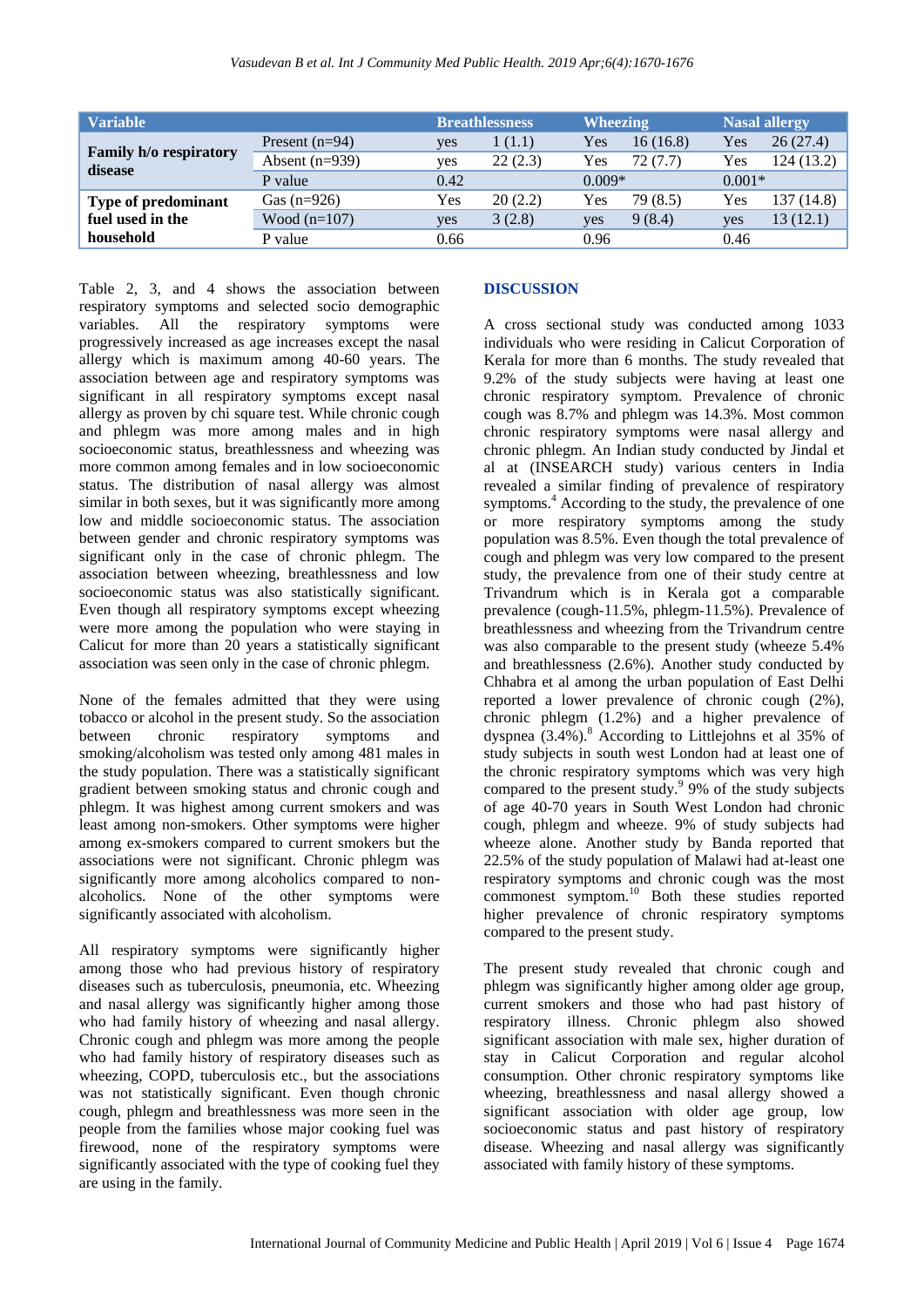Age is a risk factor for all diseases due to cumulative effect of various risk factors over the years. Lung function status is expected to decrease with increasing age. Chhabra et al also observed that all the chronic respiratory symptoms were increasing with increasing age.<sup>8</sup> According to him age above 50 years was a significant risk factor for chronic cough, chronic phlegm, dyspnea and wheezing. Peter Littlejohns et al also found out a similar finding.<sup>9</sup> He couldn't find out a significant gender difference in the occurrence of chronic respiratory symptoms. According to Krishnaveni et al prevalence of chronic bronchitis and asthma was higher among older age group among the study population of Kerala.<sup>11</sup> She also reported that prevalence of chronic bronchitis was higher among males and asthma was higher among females which is similar to the present study findings. This may be due to the fact that females are less exposed to atmospheric pollution. INSEARCH study also finds age as a significant risk factor for chronic bronchitis and asthma but could not find out any gender association for the same.<sup>4</sup>

In the present study, chronic phlegm was the only respiratory symptom which was associated with longer duration of stay in the Calicut Corporation. Similarly prevalence of breathlessness and wheezing was significantly high among the lower socio economic status whereas nasal allergy was more among people belong to middle socioeconomic status. Littlejohns reported higher prevalence of chronic bronchitis and asthma among people belong to social class three, four and five compared to people belong to social class one and two.<sup>9</sup> Chhabra, and Ehtlich also reported that higher education was a protective factor for chronic cough. $8,12$ 

Present study revealed that chronic cough and phlegm was significantly higher among current and ex-smokers compared to non-smokers. INSEARCH study, Littlejohns et al, Joshy et al, Ghoshal et al, Krishnaveni et al, Chhabra et al etc. also came up with similar finding in their studies. $4,8,9,11,13,14$  Cigarette smoke contains thousands of chemical components, which can irritate and activate macrophages and cells that make up the lining of the airways (epithelial cells). This causes the cells to release multiple types of cytokines, which are small signaling proteins that cause the airway lining to thicken and airways to become inflamed. The persistent airway inflammation caused by cigarette smoke can cause a cycle of injury and repair, which changes the structure of the airways and makes them narrower. Cigarette smoke also induces a cascading effect that results in certain cells producing more mucus than normal. The irritants decrease the number and length of cilia. When the cilia is unable to do it's jobs, mucus blankets the lining of the airways, providing a home for bacteria, which can release toxins that promote mucus production and further damage cilia.

Chronic phlegm is one of the chronic respiratory symptoms associated with alcoholism. Drinking regularly, may increase the risk of developing COPD. It may be due to the confounding effect of smoking, because majority of alcoholics in our study are smokers. According to some researchers, heavy drinking reduces levels of glutathione. This antioxidant helps protect the lungs against damage from smoke. Additionally, regular or chronic drinking prevents your lungs from keeping up a healthy airway. The mucociliary transport system works continually to clear mucus and contaminants out of your airways. When you drink heavily, the system doesn't work as effectively as it should.

The present study revealed that all the chronic respiratory symptoms were significantly associated with some of the past respiratory diseases such as tuberculosis, pneumonia, asthma, emphysema etc. According to a case control study by Asfaw et al among pharmaceutical workers of Ethiopia the adjusted odds ratio for previous history of respiratory diseases was 3.36 for the development of chronic respiratory symptoms in the future.<sup>15</sup> The study done by Galobardes et al among the historical cohort of male students who attended Glasgow university between 1948 and 1968 also revealed that a history of bronchitis in early life was moderately associated with chronic phlegm, dyspnea and a doctor's diagnosis of asthma in childhood, was very strongly associated with a doctor's diagnosis of bronchitis and emphysema in adulthood.<sup>16</sup> This may be due to the fact that previous respiratory disease could have damaged the normal respiratory functions which may cause airway obstruction later, lead to breathlessness and asthma. These diseases will also lead to respiratory sensitization by which their respiratory mucosa can produce chronic cough and phlegm. Preexisting respiratory diseases may impair respiratory tract defense mechanism causing the increased susceptibility to the occurrence the symptoms.

Wheezing and nasal allergy are the two chronic respiratory symptoms which were significantly associated with family history of respiratory diseases in our study. INSEARCH study reported an odds ratio 5.17 for family history for asthma in their study population.<sup>4</sup> The case control study by Asfaw et al also reported that workers who had family history of chronic respiratory diseases were about 3 times more likely to develop chronic respiratory symptoms than those who had no disease. $14$ According to Wang allergic rhinitis was strongly associated with family history of respiratory symptoms.<sup>1</sup> Frayh also reported a high odds ratio for family history for the development of asthma and rhinitis in his study among children of Saudi Arabia.<sup>18</sup> This may be due to the fact that genetics has its own contribution for the development of chronic respiratory symptoms such as increased IgE levels and the presence of various genes. Future studies are needed to identify the key genes or their haplotypes which are associated with development of respiratory symptoms like allergic rhinitis and asthma.

The present study could not reveal any significant association between chronic respiratory symptoms and